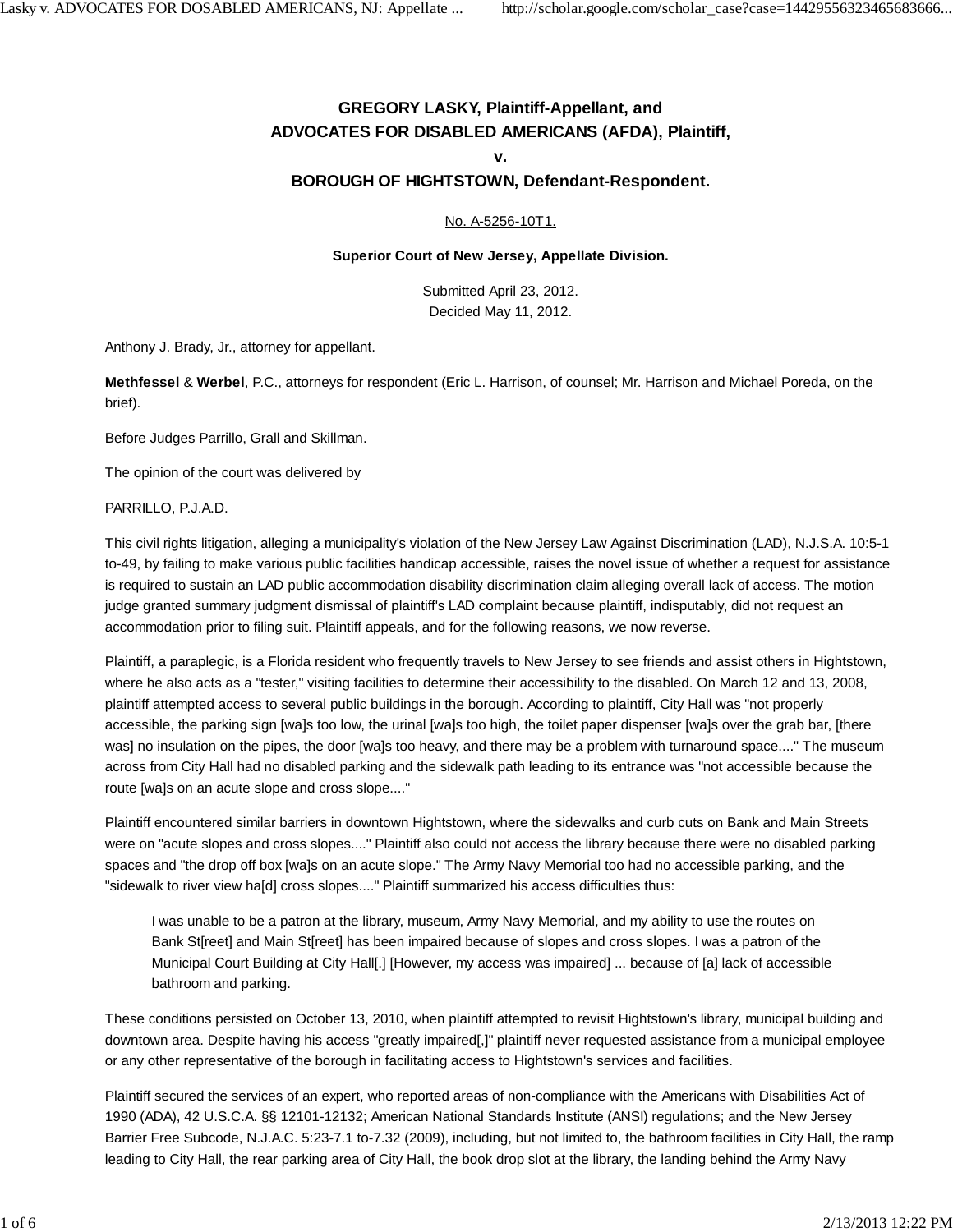Memorial, curb cuts at the corners of Main and Franklin Streets and Hightstown Mall and Broad Street, and cross slopes on various streets in downtown Hightstown.

Thereafter, plaintiff and Advocates for Disabled Americans (AFDA) filed a complaint, alleging that the Borough of Hightstown (at times defendant) discriminated against them by failing to provide plaintiff access to defendant's "services including the sidewalks and curb cuts, library, municipal hall and parking[,]" in violation of Title II of the ADA and LAD. After defendant removed the case to federal court, plaintiff filed an amended complaint that abandoned the ADA claim and requested less than \$75,000 in damages. Following the case's remand to state court, AFDA dismissed its claims with prejudice.

Following discovery, on defendant's motion for summary judgment, the court dismissed plaintiff's public accommodation disability discrimination claims, finding an obligation under the LAD for plaintiff to request assistance from a place of public accommodation prior to filing suit and that, in this instance, plaintiff never made such a request:

There's no indication that those requests were made, they were put on notice, so there's no way to see whether or not they would have reasonably accommodated [plaintiff].

....

... [U]nder the law I think there has to be some notice to them. I don't mean notice of the lawsuit, like we talked about in the beginning, but some notice that somebody is trying to utilize a town's service, a building, or what have you, and I'm saying there is no issue of material fact here that that notice was given. And under the law ... I think that notice is required before you can see whether or not they had the opportunity to reasonably accommodate.

This matter involves an interpretation of the LAD. Therefore, our review is de novo. Manalapan Realty, L.P. v. Twp. Comm. of Manalapan, 140 N.J. 366, 378 (1995).

Regarding public facilities, the LAD's declared public policy is that "[a]ll persons shall have the opportunity... to obtain all the accommodations, advantages, facilities, and privileges of any place of public accommodation" without discrimination on the basis of disability. N.J.S.A. 10:5-4; see also N.J.S.A. 10:5-4.1. To that end, N.J.S.A. 10:5-12 provides, in pertinent part:

It shall be... an unlawful discrimination:

....

f. (1) For any owner, lessee, proprietor, manager, superintendent, agent, or employee of any place of public accommodation directly or indirectly to refuse, withhold from or deny to any person any of the accommodations, advantages, facilities or privileges thereof, or to discriminate against any person in the furnishing thereof....

Consistent therewith, the LAD's implementing regulations require places of public accommodation to provide reasonable access. In particular, N.J.A.C. 13:13-4.3 prohibits

an owner, lessee, proprietor, manager, superintendent, agent or employee of any place of public accommodation to refuse, withhold from or deny an individual, either directly or indirectly, on account of that person's disability or perceived disability, access to any of the accommodations, advantages, facilities or privileges of a place of public accommodation....

N.J.A.C. 13:13-4.4 provides that places of public accommodations are, "to the extent reasonable," required to accommodate "a person with a disability in the most integrated setting appropriate to the needs of that person." N.J.A.C. 13:13-4.11(a) requires all places of public accommodation to make

reasonable accommodations to the limitations of a... [disabled] patron or prospective patron..., including making such reasonable modifications in policies, practices, or procedures, as may be required to afford goods, services, facilities, privileges, advantages, or accommodations to a person with a disability, unless the owner, lessee, proprietor, manager, superintendent, agent or employee of the place of public accommodation demonstrates that making the accommodations would impose an undue burden on its operation.

And N.J.A.C. 13:13-4.12 details examples of "[a]ccommodations that may be reasonable in... particular situation[s]," N.J.A.C.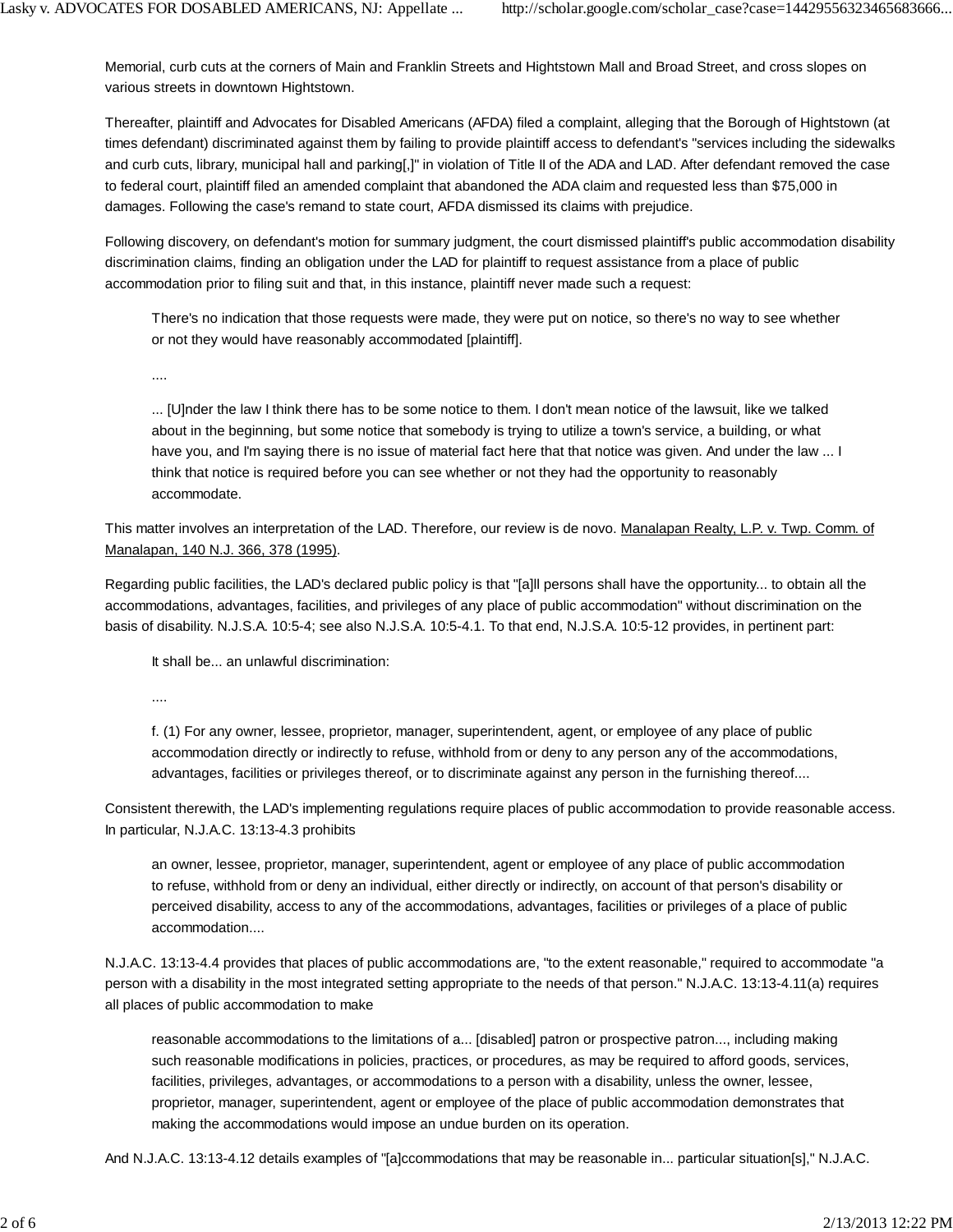13:13-4.12(a), including "[m]aking reasonable structural alterations[,]" N.J.A.C. 13:13-4.12(a)2, and "providing an alternative accessible path." N.J.A.C. 13:13-4.12(a)10iv. Thus, what is considered reasonable in a particular circumstance is typically a fact-sensitive inquiry, resolvable by a jury. See N.J.A.C. 13:13-4.12; Franek v. Tomahawk Lake Resort, 333 N.J. Super. 206, 218-19 (App. Div.), certif. denied, 166 N.J. 606 (2000); see also Lasky v. Moorestown Twp., \_\_\_ N.J. Super. \_\_\_, \_\_\_ (App. Div.  $2012$ ).<sup>[1]</sup>

Focusing on N.J.A.C. 13:13-4.11 in particular, defendant contends that a public entity's obligation to make "reasonable accommodations to ... a ... prospective patron[,]" is triggered only when that entity first receives notice from the prospective patron of the requested accommodation. Plaintiff, on the other hand, maintains that a prospective patron would not likely know in advance whether a public facility is accessible, thus obligating a public entity to provide access in the absence of a request.

In ascertaining legislative intent, the scheme in place "`must be read in its entirety; each part or section should be construed in connection with every other part or section to provide a harmonious whole.'" Burnett v. County of Bergen, 198 N.J. 408, 421 (2009) (quoting Bedford v. Riello, 195 N.J. 210, 224 (2008)). "`[G]enerally, the best indicator of... [legislative] intent is the statutory language.'" Ibid. (quoting DiProspero v. Pena, 183 N.J. 477, 492 (2005)). But where "there is ambiguity in the statutory language that leads to more than one plausible interpretation," as there appears to be here, "we may turn to extrinsic evidence, `including legislative history, committee reports, and contemporaneous construction.'" DiProspero, supra, 183 N.J. at 492-93 (quoting Cherry Hill Manor Assocs. v. Faugno, 182 N.J. 64, 75 (2004)). As to the latter, "[a]n agency's interpretation of its own regulations is entitled to substantial deference[,]" I.L. v. Dept. of Human Servs., 389 N.J. Super. 354, 364-65 (App. Div. 2006) (quoting DiMaria v. Bd. of Trs. of Pub. Employees' Ret. Sys., 225 N.J. Super. 341, 351 (App. Div.), certif. denied, 113 N.J. 638 (1988)), when it does not "flout the statutory language and undermine the intent of the Legislature." GE Solid State, Inc. v. Dir., Div. of Taxation, 132 N.J. 298, 306-07 (1993); see also Patel v. N.J. Motor Vehicle Comm'n, 200 N.J. 413, 420 (2009).

During the public comment period, certain interested persons urged the Division on Civil Rights (Division) "to revise its rules to clarify that owners of places of public accommodation have an ongoing obligation to maintain their facilities free from architectural barriers, in order to ensure that barrier removal is not contingent on a specific request of an individual with disabilities." 33 N.J.R. 1853 (June 4, 2001). In response, the Division stated:

The proposed amendments require places of public accommodation to make reasonable modifications in policies, practices, or procedures required to afford persons with disabilities the goods, services, facilities, privileges, and advantages of the public accommodation, unless such modifications are demonstrated to impose undue hardship. The proposed amendments set forth examples of reasonable accommodation that may be required, which include a series of reasonable structural alterations. The amendments also require places of public accommodation, to the extent reasonable, to ensure that paths of travel are readily accessible and usable by people with disabilities. This duty may include providing accessible entrances, walks and sidewalks, and curb ramps, and making other structural modifications. Although it is not within the Division's rulemaking authority to order across-the-board barrier removal equivalent to the mandates authorized by the ADA, nothing in the Division's proposed rules as amended conditions the obligation of a place of public accommodation to provide reasonable accommodation on receipt of a request by a person with a disability. Rather, the obligation to provide structural modification, or any other modification, is governed by the standard of reasonableness, and can be excused only if the public accommodation can demonstrate that it would impose an undue hardship. Therefore, the Division declines to amend the proposed rules as suggested by the petitioner.

### [33 N.J.R. 1853-1854 (emphasis added).]

In declining "to include in its rules a requirement that owners of places of public accommodation consider the wishes of the person with a disability in developing accommodations[,]" the Division expressly recognized that while the LAD requires

an interactive process to develop reasonable accommodations in some settings,... the obligation of the owner or operator of a place of public accommodation to consider the wishes of an individual with a disability seeking an accommodation is subsumed in the concept of what is generally reasonable and effective in a given situation.

## [33 N.J.R. 1853 (emphasis added).]

As this statement makes clear, the Division declined to extend the "interactive process" requirement, generally applied by courts in the employment context, see infra at 14-15, to the public accommodations context. In keeping with this restraint, we have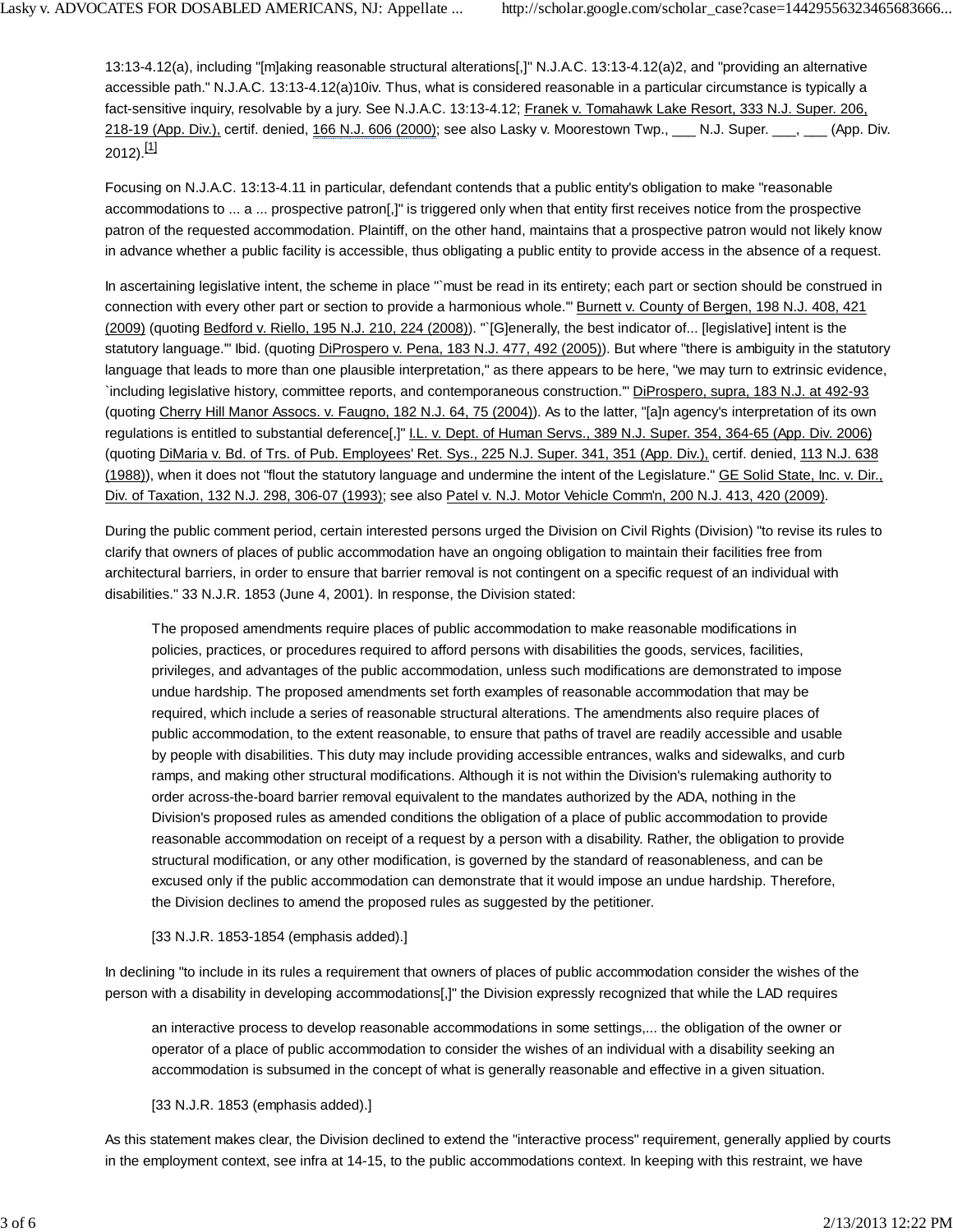rejected the "overgeneralized use of specific principles and approaches developed to determine liability in employment discrimination cases" in public accommodation cases. Franek, supra, 333 N.J. Super. at 215; see, e.g., Hall (Estate of Potoczak) v. St. Joseph's Hosp., 343 N.J. Super. 88, 106 (App. Div. 2001) (stating that evidence of the request for an interpreter was not needed to establish notice to the defendant because notice is not an element of the plaintiff's LAD claim), certif. denied, 171 N.J. 336 (2002); Borngesser v. Jersey Shore Med. Ctr., 340 N.J. Super. 369, 379 (App. Div. 2001) (holding that a violation of Section 504 of the Federal Rehabilitation Act of 1973, 29 U.S.C.A. §§ 701-796, 29 U.S.C.A. § 794(a), does not depend on the hospital's awareness of the prohibited conduct).

On this score, we have noted the distinction that "[p]ublic accommodations cases do not involve ongoing organizational connections or the need to make allowances for other special features of the employer-employee relationship, such as its hierarchical qualities." Franek, supra, 333 N.J. Super. at 215. We are therefore satisfied that the Division's interpretation of its regulations is entitled to deference, especially because it is consistent with the stated intention of the Legislature in enacting the LAD, that disabled persons have "`full and equal access to society, limited only by [their] physical limitations[,]'" Franek, supra, 333 N.J. Super. at 217 (quoting D.I.A.L., Inc. v. N.J. Dep't of Cmty. Affairs, 254 N.J. Super. 426, 439 (App. Div. 1992)); accord Anderson v. Exxon Co., 89 N.J. 483, 495 (1982) (employment context); see also GE Solid State Inc., supra, 132 N.J. at 306-07; and that the LAD be construed liberally to that end. Franek, supra, 333 N.J. Super. at 217. By focusing on what is generally reasonable rather than requiring a specific individual's request in addressing accessibility issues, the agency has acted consistent with the LAD's express proscription against the direct or indirect withholding of access to places of public accommodation. N.J.S.A. 10:5-12f(1).

In contending otherwise, defendant relies on three cases that, it argues, implicitly establish that a request for assistance is required to establish a public accommodation disability discrimination claim. However, all of those cases are distinguishable because the respective plaintiffs requested assistance prior to bringing suit. See Estate of Nicolas v. Ocean Plaza Condo. Assoc., Inc., 388 N.J. Super. 571, 576 (App. Div. 2006); Ellison v. Creative Learning Ctr., 383 N.J. Super. 581, 585 (App. Div. 2006); Oras v. Hous. Auth. of City of Bayonne, 373 N.J. Super. 302, 306-11 (App. Div. 2004). Those circumstances are not present here.

In fact, New Jersey case law does not directly address whether a plaintiff must first request an accommodation to sustain a prima facie public accommodation disability discrimination claim under the LAD. In the absence of controlling authority, in interpreting the LAD in disability discrimination claims, "federal law has consistently been considered for guidance." Borngesser, supra, 340 N.J. Super. at 380 (on LAD claim, applying federal law under Section 504 of the Federal Rehabilitation Act of 1973 as guidance); Ensslin v. Twp. of N. Bergen, 275 N.J. Super. 352, 363-64 (App. Div. 1994), certif. denied, 142 N.J. 446 (1995); see also Chisolm v. McManimon, 275 F.3d 315, 325 n.9 (3d Cir. 2001) (confining discussion to ADA Title II "with the understanding that the principles will apply equally to the Rehabilitation Act and NJLAD claims").

Under applicable federal law, whether a request for assistance is required to sustain a public accommodation disability discrimination cause of action depends on the nature of the specific claim being made. There is a clear dichotomy between, on the one hand, those claims alleging an overall lack of access, which require no advance notice, and, on the other hand, those claims alleging a failure to reasonably accommodate by making specific adaptations necessitated by the individual's disability, which do require notice.

Regarding the latter, under Title II of the ADA, which prohibits disability discrimination by public entities, 42 U.S.C.A. § 12132, a plaintiff claiming discrimination on the basis that a public entity failed to provide a particular reasonable accommodation needs to show that the public entity had knowledge that the individual required accommodation. See, e.g., Robertson v. Las Animas County Sheriff's Dep't, 500 F.3d 1185, 1196 (10th Cir. 2007) ("[B]efore a public entity can be required under the ADA to provide an auxiliary aid..., the entity must have knowledge that the individual is disabled, either because that disability is obvious or because the individual (or someone else) has informed the entity of the disability."); Kiman v. N.H. Dep't of Corrs., 451 F.3d 274, 283 (1st Cir. 2006) ("In cases where the alleged violation involves the denial of a reasonable modification/accommodation, `the ADA's reasonable accommodation requirement usually does not apply unless triggered by a request.'") (quoting Reed v. Lepage Bakeries, Inc., 244 F.3d 254, 261 (1st Cir. 2001)) (internal quotations and footnote omitted); Pena v. Bexar County, 726 F. Supp. 2d 675, 685-86 (W.D. Tex. 2010) ("[W]hen the allegation is failure to accommodate, the question is... `whether the failure to accommodate the disability violates the ADA; and the existence of a violation depends on whether under both the Rehabilitation Act and the ADA, the demanded accommodation is in fact reasonable and therefore required.'") (quoting Bennett-Nelson v. La. Bd. of Regents, 431 F.3d 448, 455 (5th Cir. 2005), cert. denied, 547 U.S. 1098, 126 S. Ct. 1888, 164 L. Ed. 2d 568 (2006)); Brown v. County of Nassau, 736 F. Supp. 2d 602, 618 (E.D.N.Y. 2010) (same).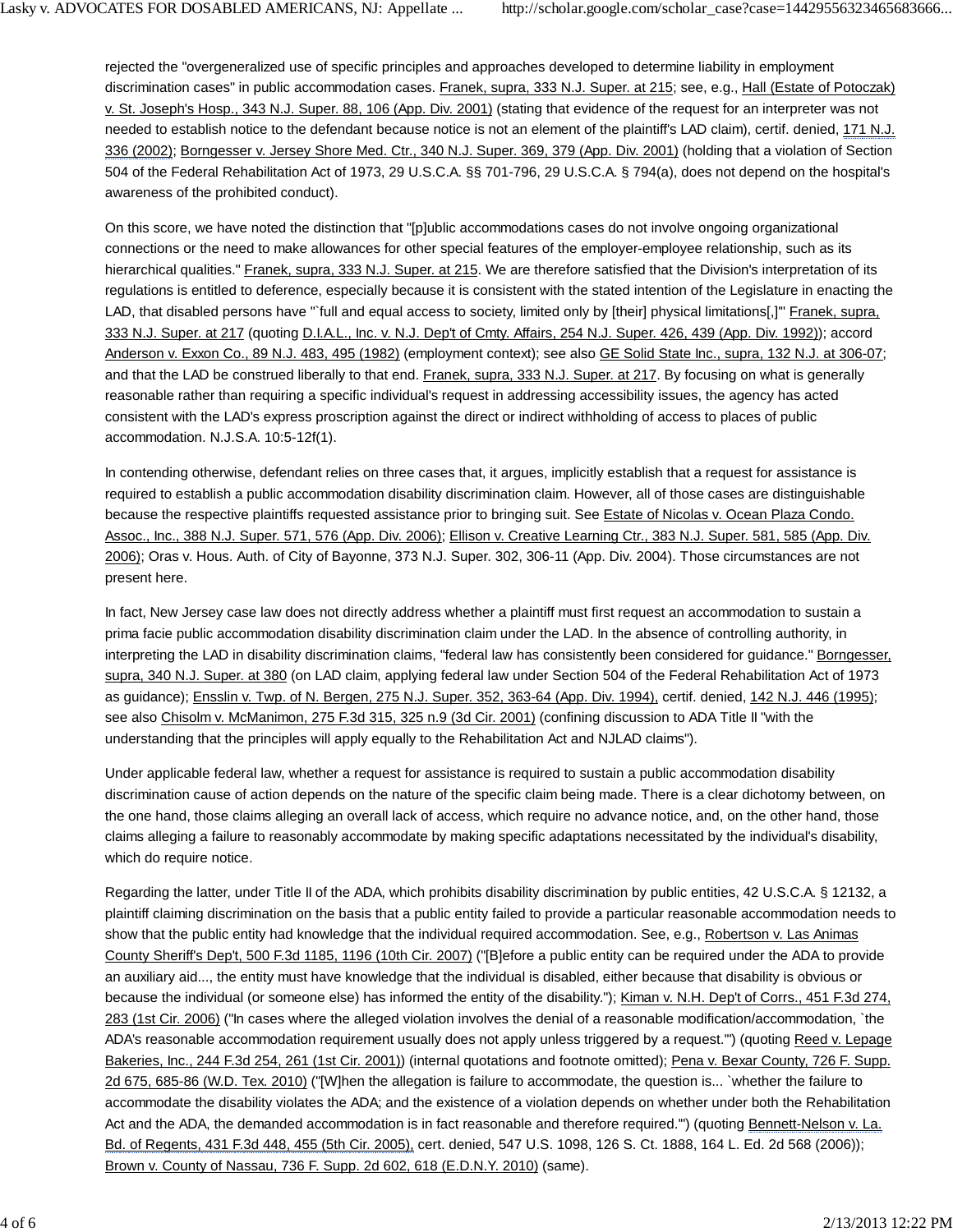The requirement that a plaintiff request accommodation prior to filing suit is especially compelling in cases involving a claim of a failure to accommodate where there exists a prior relationship between the parties, as in education and prison settings. See, e.g., Randolph v. Rodgers, 170 F.3d 850, 858 (8th Cir. 1999) ("[I]t is true that public entities [such as prison facilities] are not required to guess at what accommodations they should provide...."); In re: Reasonable Testing Accommodations of LaFleur, 722 N.W.2d 559, 562 (S.D. 2006) (stating that to prevail on a failure to accommodate claim against an educational institution, a plaintiff "`must show (1) that [he] is disabled, (2) that [his] requests for accommodations [were] reasonable, and (3) that those requests have been denied'") (quoting D'Amico v. N.Y. State Bd. of Law Exam'rs, 813 F. Supp. 217, 221 (W.D.N.Y. 1993)); Lindberg v. Livonia Pub. Schs., 556 N.W.2d 509, 511 (Mich. Ct. App. 1996) ("[T]he [Persons With Disabilities Civil Rights Act]... does not impose upon [an institution or employer] the additional obligation to determine which accommodations are necessary to respond to each individual's distinct handicap or special needs.").

In contrast, "[w]hen a disabled individual's need for an accommodation is obvious," Robertson, supra, 500 F.3d at 1197 (citing Chisolm, supra, 275 F.3d at 330), or where "the claim is an overall lack of program accessibility under Title II and its implementing regulations..., there is no requirement that the plaintiff have requested a specific accommodation before filing the lawsuit in order to prevail." Brown, supra, 736 F. Supp. 2d at 618 (citing Bacon v. City of Richmond, 386 F. Supp. 2d 700, 707 (E.D. Va. 2005)); see also Huezo v. L.A. Cmty. Coll. Dist., 672 F. Supp. 2d 1045, 1062-63, 1068 (C.D. Cal. 2008) (granting motion for permanent injunctive relief, and stating that "[b]y continuing to require disabled students to request accommodation [regarding inaccessible workstations and paths of travel]..., the District has failed to operate its facilities and services in a non-discriminatory manner").

For example, in Schonfeld v. City of Carlsbad, 978 F. Supp. 1329 (S.D. Cal. 1997), aff'd, 172 F.3d 879 (9th Cir. 1999), the plaintiffs alleged disability discrimination in violation of Title II of the ADA and the Rehabilitation Act because "they were unable to access specific buildings and use the defendant's parking facilities, ramps and streets." Id. at 1331. On the parties' crossmotions for summary judgment, the defendant argued that the plaintiffs were not qualified individuals with disabilities because they did not make formal requests to utilize the defendant's facilities and services. Id. at 1332. The court rejected the argument, finding that "[t]he ADA does not require plaintiffs bringing a claim alleging inadequate access to a facility to have `formally' requested to use the facility." Ibid.

The case of Panzardi-Santiago v. Univ. of P.R., 200 F. Supp. 2d 1 (D.P.R. 2002), perhaps best illustrates this dichotomy in approach. There, the plaintiffs alleged disability discrimination in violation of Title II of the ADA, and sought injunctive relief ordering the University of Puerto Rico and the Commonwealth of Puerto Rico to make the facilities at the university's campus "readily accessible and usable by qualified individuals with disabilities." Id. at 4.

The Commonwealth sought summary judgment on the claim that the plaintiff was denied services, access to programs, and reasonable accommodations at the university's facilities, arguing that no discrimination occurred because a request for reasonable accommodation concededly was never made and the Commonwealth did not know about the plaintiff's disability. Id. at 15. The court noted that both the Rehabilitation Act and ADA require, in educational settings, that a plaintiff notify the institution of the disability. Id. at 16. Since the record was undisputed that the Commonwealth had no knowledge of the plaintiff's disability and the plaintiff did not request an accommodation, the court granted the Commonwealth's motion. Id. at 17.

Additionally, the plaintiff sought summary judgment against the Commonwealth on the claim that she suffered disability discrimination because of a road's overall inaccessibility on the university's campus. Ibid. Regarding whether the plaintiff's claim failed because she did not request a reasonable accommodation, the court explained that it

reviewed numerous cases to determine if a plaintiff is required to request accommodation in order to make a prima facie case in an arena outside of an educational setting. The cases cited by the Commonwealth were either employment or education discrimination cases. Cases involving access generally [subscribe] to the theory that a plaintiff bringing a claim alleging inadequate access to a facility does not have to formally request accommodation. See Layton v. Elder, 143 F.3d 469 (8th Cir. 1998); Schonfeld v. City of Carlsbad, 978 F. Supp. 1329 (S.D. Cal[]. 1997), [aff'd, 172 F.3d 876 (9th Cir. 1999)].

### [Id. at 18 (emphasis added).]

We find this reasoning underlying the distinction in claims persuasive. It is entirely reasonable and consistent with the spirit, if not letter, of the Division's implementing regulations, to require qualified persons with a disability requesting a reasonable accommodation to apprise the public entity of his or her disabling condition and any suggestions for such possible public